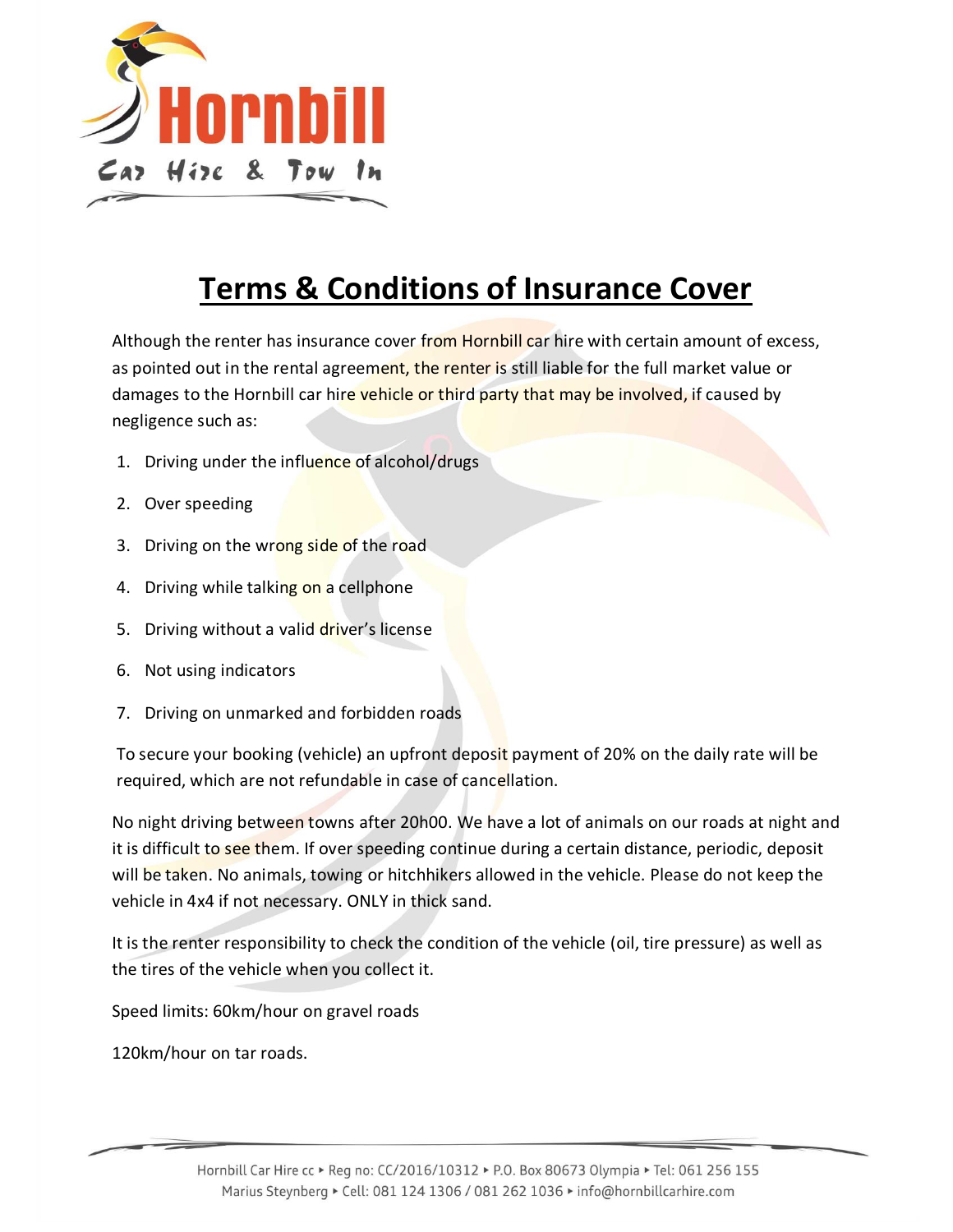

## **Not insured:**

- Personal injury or death,
- Camping equipment (accidents, theft, or damages) Our tents are water resistant and not waterproof
- Personal property,
- Cross or criminal negligence,
- Sandstorms and water damages,
- Tire damage (unless insured) No rims are insured
- Driving under the influence of alcohol or any illegal substance/drug
- Speeding on tar or gravel roads
- Unauthorized drivers.
- Underbody parts and clutch damage

Hornbill car hire will not be held responsible for any loss of personal goods or death in case of an accident. Hornbill car hire strongly recommends that all clients have insurance of medical expenses, baggage loss, default and personal injury or death to an accident.

If any normal wear and tear or miner problems on the vehicle must be repaired during the trip by an outside supplier that we do not have an account with, the renter will have to pay the invoice and hand it in to us when the vehicle is returned. A refund will then be done. If there are less serious problems on the vehicle, we will be looked at in the nearest town where they are able to help.

In case of an accident or negligence, where the vehicle stated on the contract, or a vehicle substituted for the vehicle stated in the contract involved, the renter shall be liable for the recovery cost of the vehicle from scene of accident to the office of Hornbill car hire and be liable for the full payment of the rental period as initially agreed in the contract.